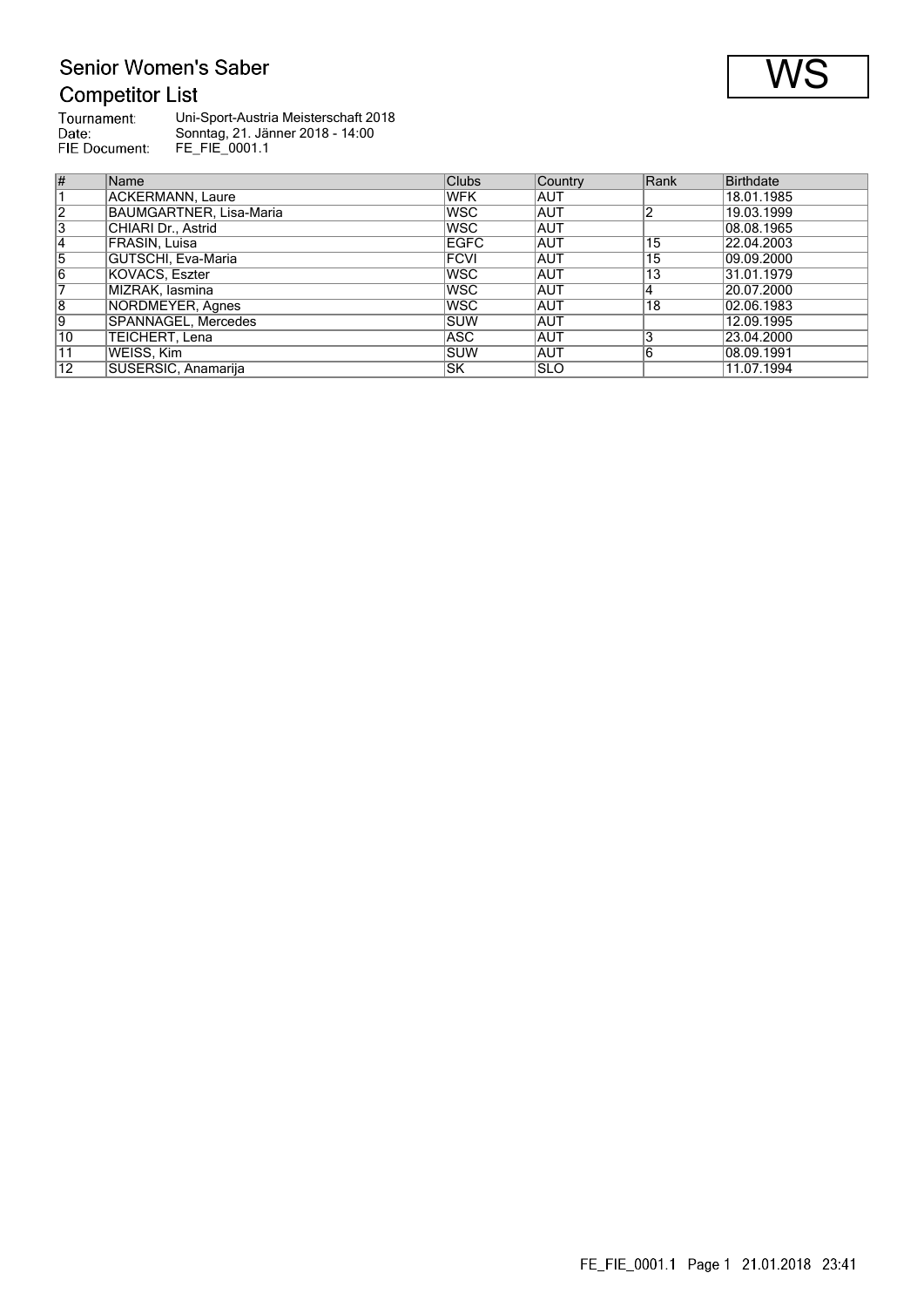| Uni-Sport-Austria Meisterschaft 2018                                                                                                       |                                                                   |  |  |  |  |  |  |  |
|--------------------------------------------------------------------------------------------------------------------------------------------|-------------------------------------------------------------------|--|--|--|--|--|--|--|
|                                                                                                                                            | USZ Wien, Auf der Schmelz 6, 1150 Wien                            |  |  |  |  |  |  |  |
|                                                                                                                                            | Sonntag, 21. Jänner 2018                                          |  |  |  |  |  |  |  |
|                                                                                                                                            | <b>Senior Women's Saber</b>                                       |  |  |  |  |  |  |  |
| Total # of competitors: 12<br>Total # of pools: 2                                                                                          |                                                                   |  |  |  |  |  |  |  |
| Round 1                                                                                                                                    | 2 pools of 6<br>All competitors (100%) promoted to the next round |  |  |  |  |  |  |  |
| 2 pools of 6<br>Round 2<br>8 (66,67% of 12) competitors promoted to the next round<br>Use the combined pool results to seed the next round |                                                                   |  |  |  |  |  |  |  |
| Round 3<br>Complete DE table of 8 fenced through the finals, no fence-off for third                                                        |                                                                   |  |  |  |  |  |  |  |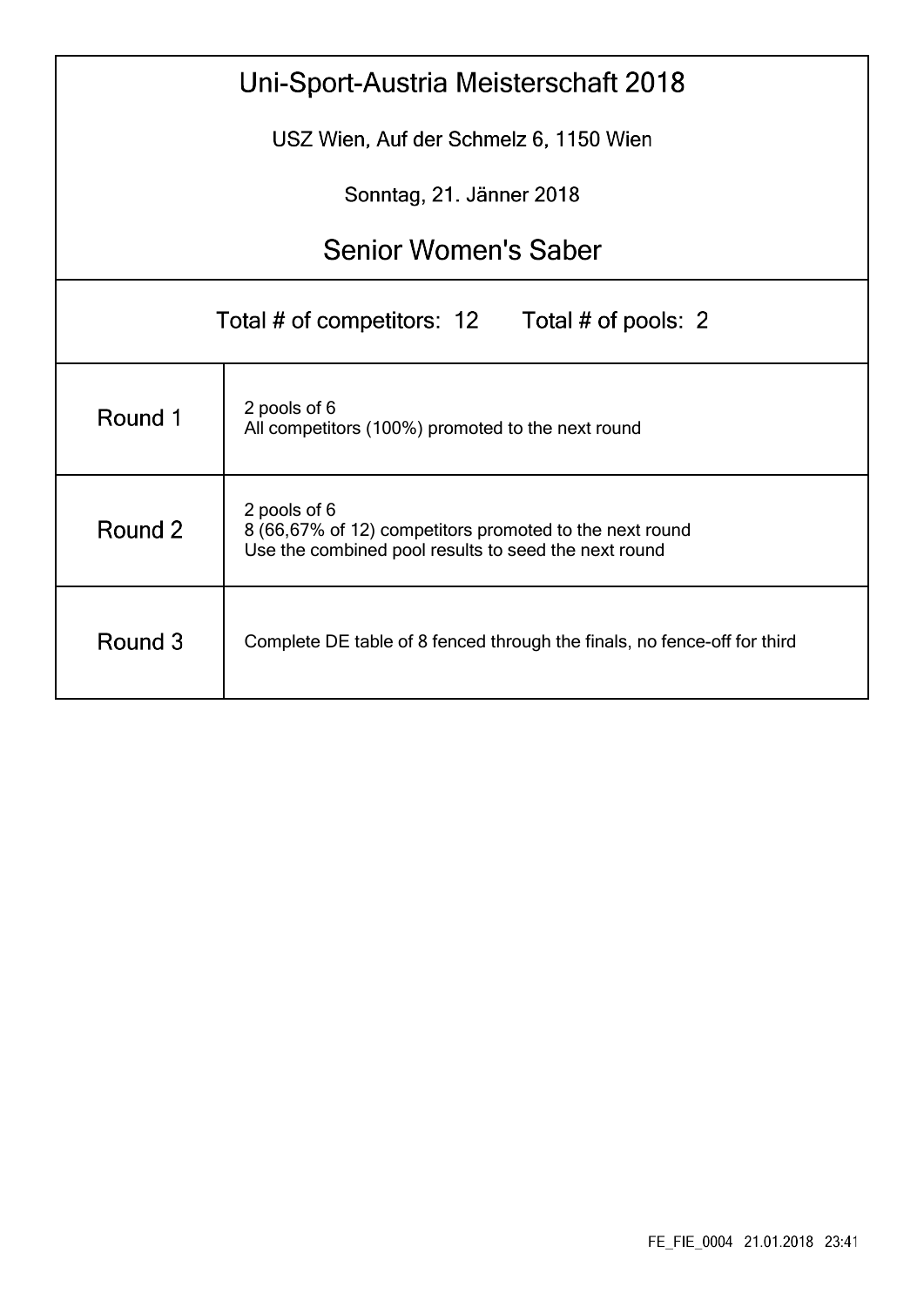# Senior Women's Saber Seeding for Round #1 - Pool

| Tournament:   | Uni-Sport-Austria Meisterschaft 2018 |
|---------------|--------------------------------------|
| Date:         | Sonntag, 21. Jänner 2018 - 14:00     |
| FIE Document: | FE FIE 0001.2                        |

| Seed            | Name                    | <b>Club</b> | Country     | Rank | Notes |
|-----------------|-------------------------|-------------|-------------|------|-------|
|                 | BAUMGARTNER, Lisa-Maria | lwsc        | <b>AUT</b>  |      |       |
| 12              | TEICHERT, Lena          | ASC         | AUT         |      |       |
| 3               | MIZRAK, lasmina         | <b>WSC</b>  | AUT         |      |       |
| 14              | WEISS, Kim              | <b>ISUW</b> | AUT         | 6    |       |
| 5               | KOVACS, Eszter          | <b>WSC</b>  | <b>AUT</b>  | 13   |       |
| 16              | FRASIN, Luisa           | <b>EGFC</b> | AUT         | 15   |       |
|                 | GUTSCHI, Eva-Maria      | <b>FCVI</b> | AUT         | 15   |       |
| 8               | NORDMEYER, Agnes        | lwsc        | AUT         | 18   |       |
| 19              | SUSERSIC, Anamarija     | lsk         | <b>ISLO</b> |      |       |
| 10              | CHIARI Dr., Astrid      | lwsc        | <b>AUT</b>  |      |       |
| 11              | SPANNAGEL, Mercedes     | <b>ISUW</b> | AUT         |      |       |
| $\overline{12}$ | ACKERMANN. Laure        | <b>WFK</b>  | <b>AUT</b>  |      |       |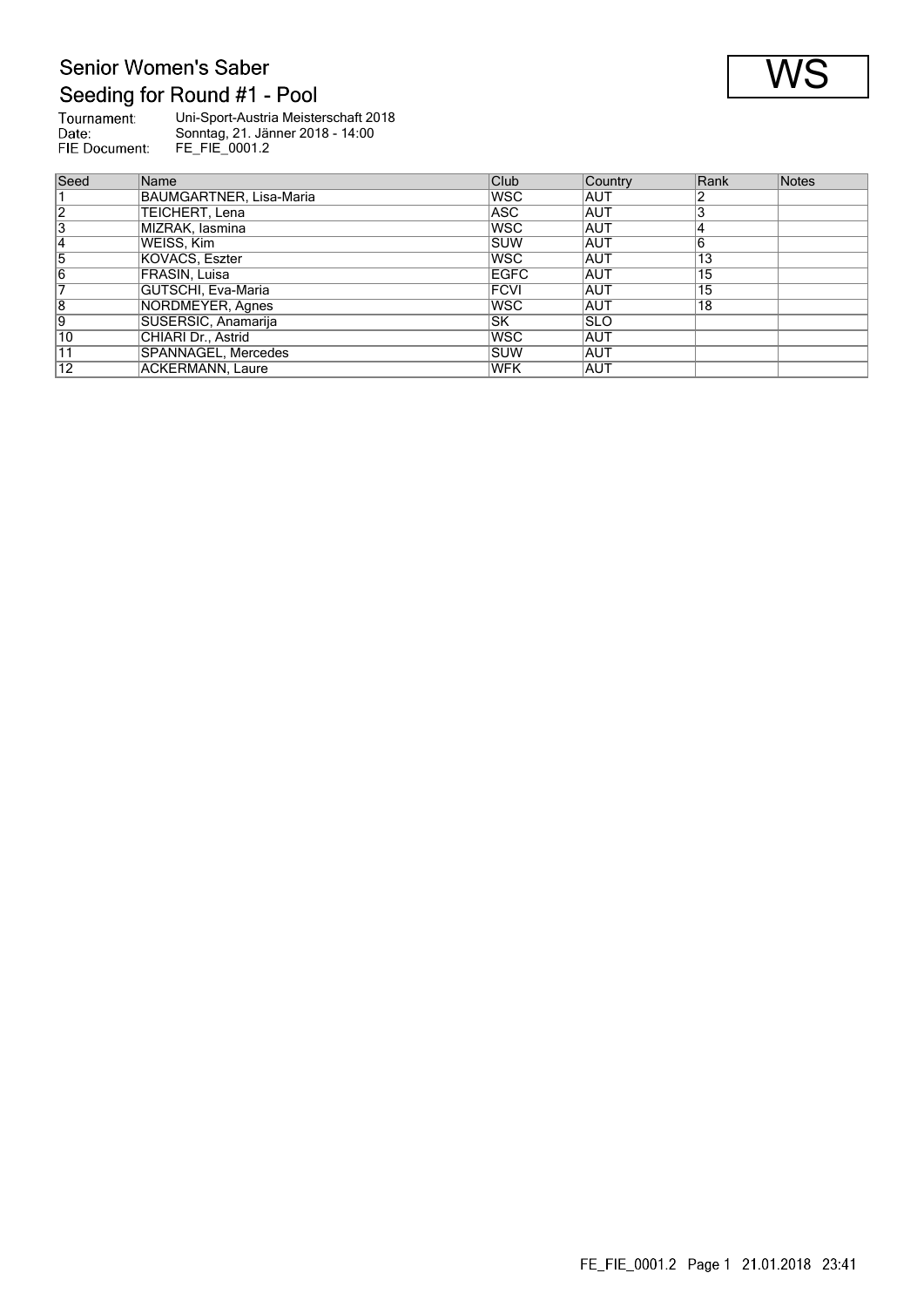#### Senior Women's Saber Round #1 Pool Results

Tournament: Uni-Sport-Austria Meisterschaft 2018 Date: Sonntag, 21. Jänner 2018 - 14:00 FIE Document: FE\_FIE\_0007

|                | Strip 1                        | Referee(s):       |                |                |                |                |                        |                |                |             |        |    |                 |        |
|----------------|--------------------------------|-------------------|----------------|----------------|----------------|----------------|------------------------|----------------|----------------|-------------|--------|----|-----------------|--------|
|                | 14:30                          | KUN, Kolosz (HUN) |                |                |                |                |                        |                |                |             |        |    |                 |        |
| Name           |                                | Affiliation       | #              |                | $\overline{2}$ | 3              | $\boldsymbol{\Lambda}$ | 5              | 6              | v           | V/M TS |    | TR.             | -Ind l |
| KOVACS, Eszter |                                | WSC / AUT         | 1              |                | D1             | D <sub>0</sub> | D1                     | D <sub>3</sub> | D <sub>1</sub> | $\mathbf 0$ | 0,00   | 6  | 25              | $-19$  |
|                | NORDMEYER, Agnes               | WSC / AUT         | $\mathcal{P}$  | V <sub>5</sub> |                | V <sub>5</sub> | D1                     | V <sub>5</sub> | D <sub>2</sub> | 3           | 0,60   | 18 | 15              | -3     |
|                | <b>BAUMGARTNER, Lisa-Maria</b> | WSC / AUT         | 3              | V5             | D4             |                | V <sub>5</sub>         | V5             | D <sub>3</sub> | 3           | 0,60   | 22 | 12 <sub>2</sub> | -10    |
|                | SUSERSIC, Anamarija            | SK/SLO            | $\overline{4}$ | V <sub>5</sub> | V <sub>5</sub> | D1             |                        | V <sub>5</sub> | D <sub>1</sub> | 3           | 0,60   | 17 | 14              | -3     |
|                | <b>ACKERMANN, Laure</b>        | WFK / AUT         | 5.             | V <sub>5</sub> | D <sub>0</sub> | D <sub>1</sub> | D <sub>2</sub>         |                | D <sub>1</sub> | 1           | 0,20   | 9  | 23              | $-14$  |
| WEISS, Kim     |                                | SUW / AUT         | 6              | V5             | V <sub>5</sub> | V <sub>5</sub> | V <sub>5</sub>         | V <sub>5</sub> |                | 5           | 1,00   | 25 | 8               | 17     |

| $\Gamma$           | Strip 2             | Referee(s):           |                |                |                |                |                |                |                |                |        |     |     |       |
|--------------------|---------------------|-----------------------|----------------|----------------|----------------|----------------|----------------|----------------|----------------|----------------|--------|-----|-----|-------|
|                    | 14:30               | NOSEDA, Norbert (HUN) |                |                |                |                |                |                |                |                |        |     |     |       |
| Name               |                     | Affiliation           | #              | 1              | 2              | 3              | 4              | 5              | 6              | V              | V/M TS |     | TR. | Ind   |
| CHIARI Dr., Astrid |                     | WSC / AUT             | $\mathbf{1}$   |                | D <sub>2</sub> | D <sub>1</sub> | D <sub>2</sub> | D <sub>0</sub> | D1             | $\mathbf 0$    | 0.00   | 6   | 25  | $-19$ |
| MIZRAK, lasmina    |                     | WSC / AUT             | 2              | V <sub>5</sub> |                | V <sub>5</sub> | V <sub>5</sub> | V <sub>5</sub> | V <sub>5</sub> | 5              | 1,00   | 25  | 11  | 14    |
| TEICHERT, Lena     |                     | ASC / AUT             | 3              | V <sub>5</sub> | D <sub>3</sub> |                | V <sub>5</sub> | V <sub>5</sub> | V <sub>5</sub> | 4              | 0,80   | -23 | 13  | 10    |
|                    | SPANNAGEL, Mercedes | SUW / AUT             | $\overline{4}$ | V <sub>5</sub> | D4             | D <sub>2</sub> |                | V <sub>5</sub> | D <sub>2</sub> | $\overline{2}$ | 0,40   | 18  | 19  | $-1$  |
| FRASIN, Luisa      |                     | EGFC / AUT            | 5              | V5             | D1             | D <sub>3</sub> | D <sub>2</sub> |                | D <sub>2</sub> | 1              | 0.20   | 13  | 20  | -7    |
|                    | GUTSCHI, Eva-Maria  | FCVI / AUT            | 6              | V <sub>5</sub> | D1             | D <sub>2</sub> | V5             | V <sub>5</sub> |                | 3              | 0.60   | 18  | 15  | -3    |

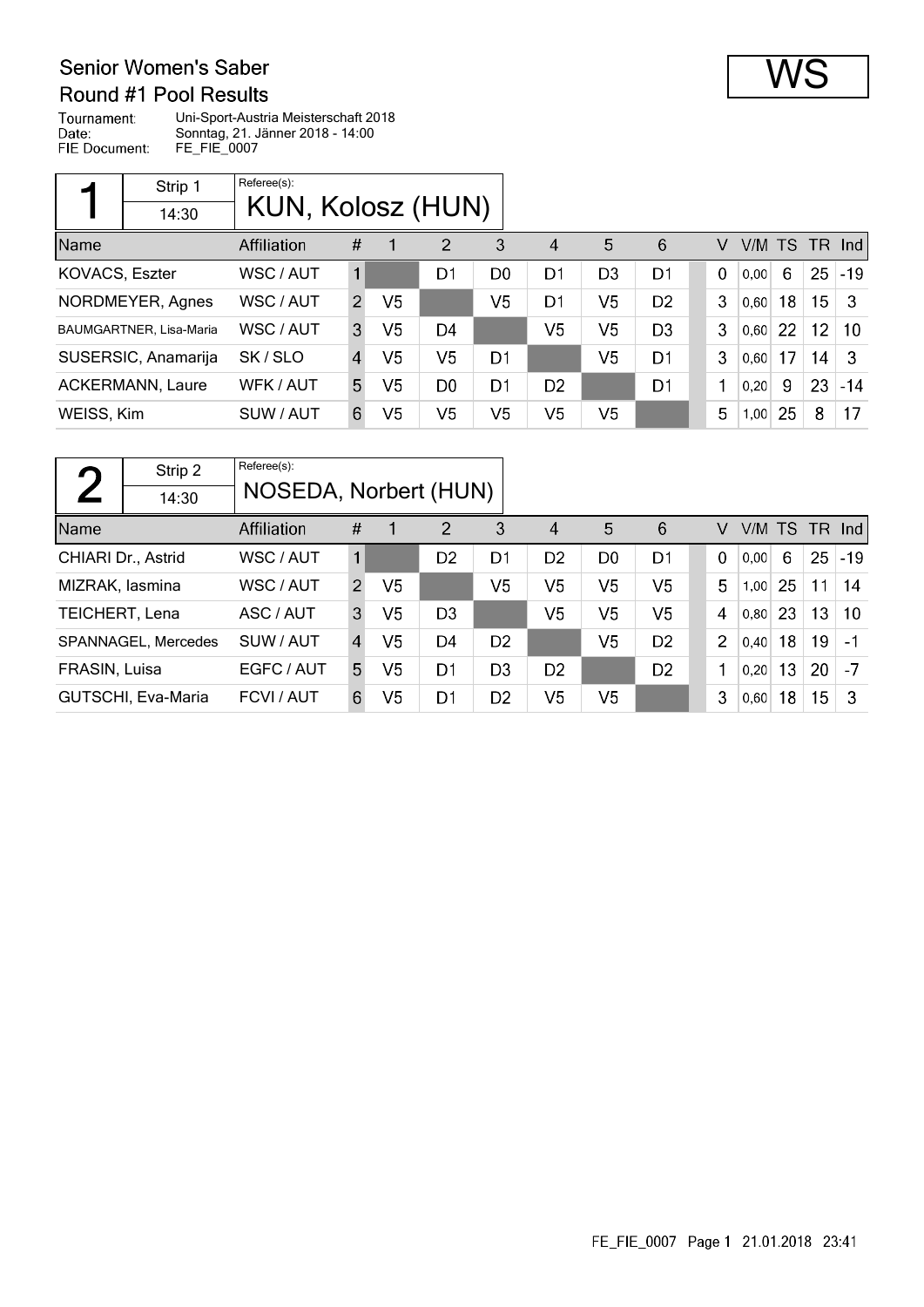### Senior Women's Saber Seeding for Round #2 - Pool

| Tournament:   | Uni-Sport-Austria Meisterschaft 2018 |
|---------------|--------------------------------------|
| Date:         | Sonntag, 21. Jänner 2018 - 14:00     |
| FIE Document: | FE FIE 0008                          |

| Seed      | Name                           | Club        | Country    | IV | V/M            | TS | TR | llnd. | Notes           |
|-----------|--------------------------------|-------------|------------|----|----------------|----|----|-------|-----------------|
|           | WEISS, Kim                     | ISUW        | AUT        | 5  | 1,00           | 25 | 8  | $+17$ | Advanced        |
| 12        | MIZRAK, lasmina                | <b>WSC</b>  | <b>AUT</b> | 5  | 1,00           | 25 | 11 | $+14$ | Advanced        |
| 13        | TEICHERT, Lena                 | ASC.        | AUT        | 4  | 0.80           | 23 | 13 | $+10$ | Advanced        |
| 14        | <b>BAUMGARTNER, Lisa-Maria</b> | <b>WSC</b>  | <b>AUT</b> | 3  | 0,60           | 22 | 12 | $+10$ | Advanced        |
| <b>5T</b> | GUTSCHI, Eva-Maria             | <b>FCVI</b> | <b>AUT</b> | 3  | 0.60           | 18 | 15 | $+3$  | Advanced        |
| 15T       | NORDMEYER, Agnes               | <b>WSC</b>  | <b>AUT</b> | 3  | 0.60           | 18 | 15 | '+3   | Advanced        |
|           | SUSERSIC, Anamarija            | lsk.        | <b>SLO</b> | 3  | 0.60           | 17 | 14 | $+3$  | Advanced        |
| 8         | SPANNAGEL, Mercedes            | ISUW        | <b>AUT</b> | 2  | $ 0,40\rangle$ | 18 | 19 | -1    | Advanced        |
| 19        | FRASIN, Luisa                  | EGFC        | <b>AUT</b> |    | 0,20           | 13 | 20 | $-7$  | Advanced        |
| 10        | <b>ACKERMANN, Laure</b>        | <b>WFK</b>  | AUT        |    | 0.20           | 9  | 23 | -14   | <b>Advanced</b> |
| 11T       | KOVACS, Eszter                 | <b>WSC</b>  | <b>AUT</b> | 0  | 0.00           | 6  | 25 | -19   | Advanced        |
| 11T       | CHIARI Dr., Astrid             | lWSC.       | <b>AUT</b> |    | 0.00           | 6  | 25 | -19   | Advanced        |

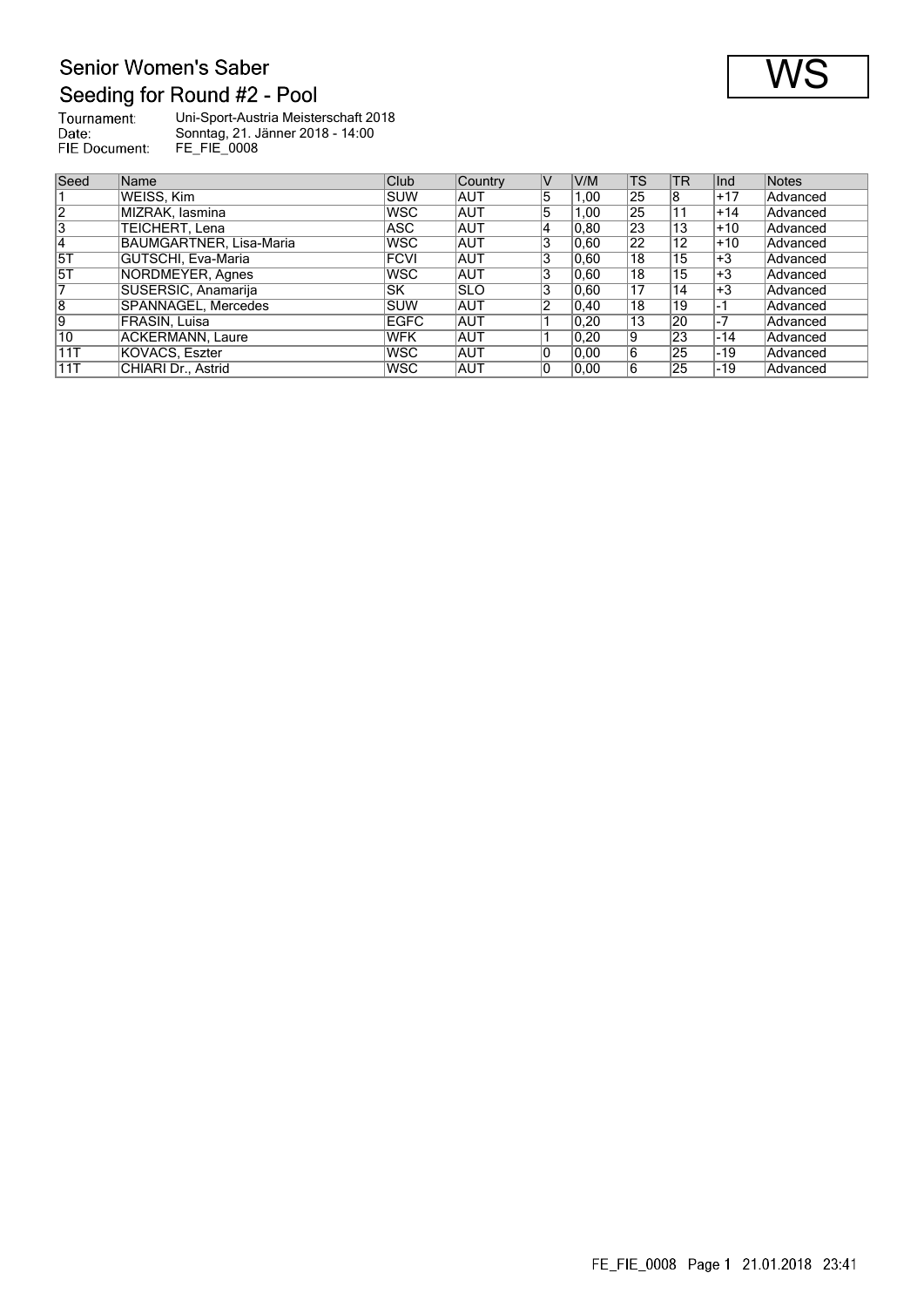#### Senior Women's Saber Round #2 Pool Results

Tournament: Uni-Sport-Austria Meisterschaft 2018 Date: Sonntag, 21. Jänner 2018 - 14:00 FIE Document: FE\_FIE\_0007

|               | Strip 1                 | Referee(s):<br>SOMOSKEOY, Peter (ASC / HUN) |                |                   |                |                |                |                |                |  |                |           |    |                 |          |
|---------------|-------------------------|---------------------------------------------|----------------|-------------------|----------------|----------------|----------------|----------------|----------------|--|----------------|-----------|----|-----------------|----------|
|               | 15:20                   |                                             |                | KUN, Kolosz (HUN) |                |                |                |                |                |  |                |           |    |                 |          |
| Name          |                         | Affiliation                                 | #              |                   | $\overline{2}$ | 3              | $\overline{4}$ | 5              | 6              |  | V              | V/M TS TR |    |                 | nd       |
|               | CHIARI Dr., Astrid      | WSC / AUT                                   | $\mathbf{1}$   |                   | D <sub>2</sub> | D <sub>1</sub> | D <sub>2</sub> | D <sub>0</sub> | D <sub>3</sub> |  | $\mathbf 0$    | 0,00      | 8  | 25              | $-17$    |
|               | BAUMGARTNER, Lisa-Maria | WSC / AUT                                   | $\mathcal{P}$  | V5                |                | D4             | D <sub>2</sub> | D <sub>2</sub> | V <sub>5</sub> |  | 2              | 0,40      | 18 | 18              | $\Omega$ |
| WEISS, Kim    |                         | SUW / AUT                                   | 3              | V5                | V <sub>5</sub> |                | V <sub>5</sub> | V <sub>5</sub> | V <sub>5</sub> |  | 5              | 1,00      | 25 | 12 <sub>2</sub> | -13      |
|               | SPANNAGEL, Mercedes     | SUW / AUT                                   | $\overline{4}$ | V5                | V <sub>5</sub> | D1             |                | D <sub>0</sub> | D <sub>2</sub> |  | 2              | 0,40      | 13 | 19              | -6       |
|               | GUTSCHI, Eva-Maria      | FCVI / AUT                                  | 5.             | V5                | V <sub>5</sub> | D4             | V <sub>5</sub> |                | V <sub>5</sub> |  | 4              | 0,80      | 24 | 10 <sup>°</sup> | 14       |
| FRASIN, Luisa |                         | EGFC / AUT                                  | 6              | V5                | D1             | D <sub>2</sub> | V <sub>5</sub> | D <sub>3</sub> |                |  | $\overline{2}$ | 0,40      | 16 | 20              | $-4$     |

| n                     | Strip 2                 | Referee(s):<br>WALACH, Thomas (WSC / AUT) |                |                |                |                |                |                |                |                |        |    |                 |               |
|-----------------------|-------------------------|-------------------------------------------|----------------|----------------|----------------|----------------|----------------|----------------|----------------|----------------|--------|----|-----------------|---------------|
|                       | 15:20                   | NOSEDA, Norbert (HUN)                     |                |                |                |                |                |                |                |                |        |    |                 |               |
| Name                  |                         | Affiliation                               | #              |                | $\overline{2}$ | 3              | 4              | 5              | 6              | V              | V/M TS |    | TR.             | Ind           |
| KOVACS, Eszter        |                         | WSC / AUT                                 |                |                | D1             | D <sub>2</sub> | D <sub>2</sub> | V5             | D1             |                | 0.20   | 11 | 22 <sub>2</sub> | $ -11$        |
|                       | NORDMEYER, Agnes        | WSC / AUT                                 | $\mathcal{P}$  | V5             |                | V5             | D1             | V <sub>5</sub> | D <sub>2</sub> | 3              | 0,60   | 18 | 16 <sup>°</sup> | $\mathcal{P}$ |
| MIZRAK, lasmina       |                         | WSC / AUT                                 | 3              | V <sub>5</sub> | D <sub>3</sub> |                | V5             | V <sub>5</sub> | V <sub>5</sub> | 4              | 0,80   | 23 | 11              | 12            |
| <b>TEICHERT, Lena</b> |                         | ASC / AUT                                 | $\overline{4}$ | V <sub>5</sub> | V <sub>5</sub> | D1             |                | D3             | D1             | $\overline{2}$ | 0,40   | 15 | 18              | $-3$          |
|                       | <b>ACKERMANN, Laure</b> | WFK / AUT                                 | 5.             | D <sub>2</sub> | D <sub>2</sub> | D1             | V5             |                | D <sub>1</sub> | 1              | 0,20   | 11 | 23              | $-12$         |
|                       | SUSERSIC, Anamarija     | SK/SLO                                    | 6              | V5             | V <sub>5</sub> | D <sub>2</sub> | V5             | V5             |                | 4              | 0,80   | 22 | 10              | $12 \,$       |

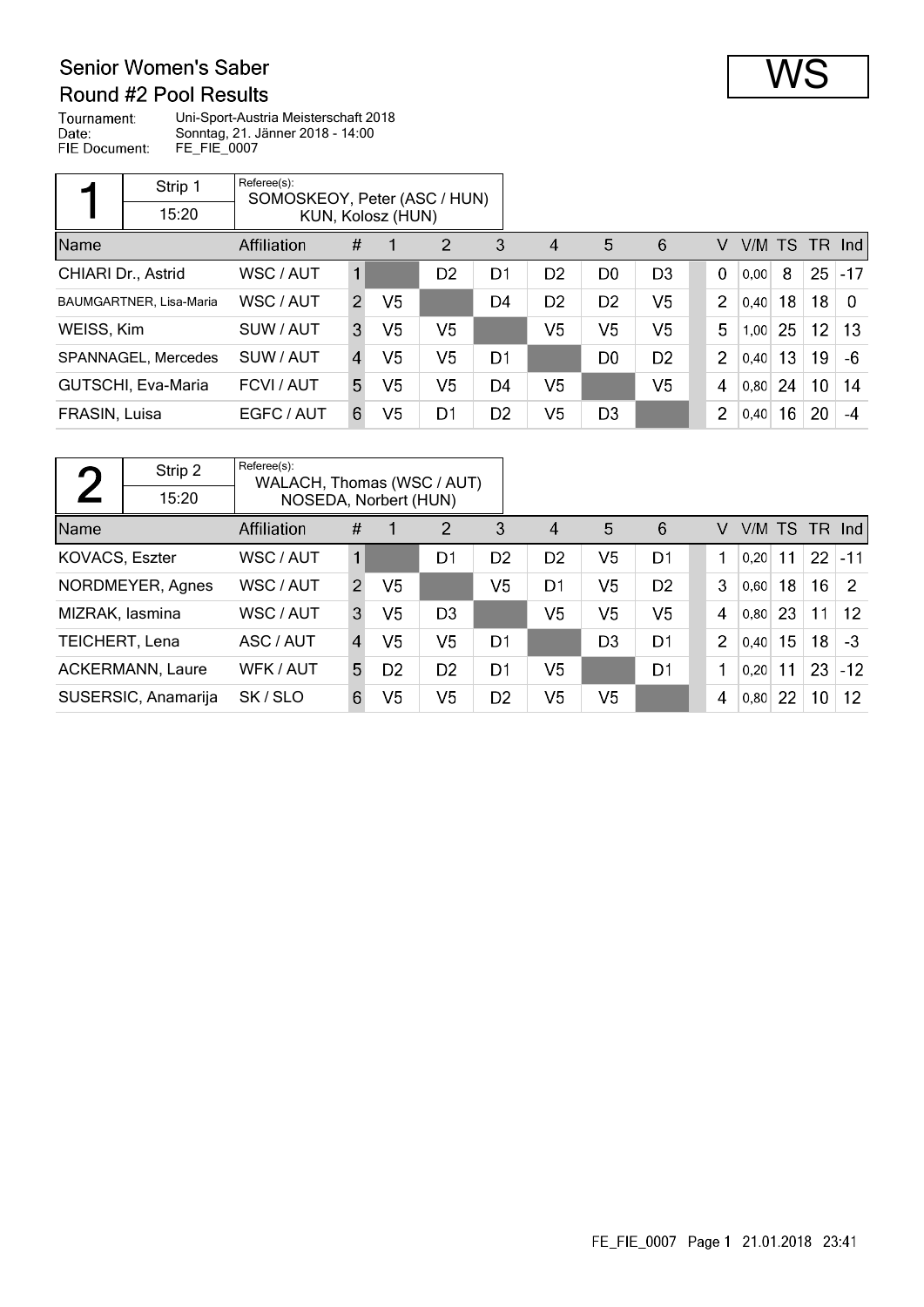# Senior Women's Saber Seeding for Round #3 - DE

| Tournament:   | Uni-Sport-Austria Meisterschaft 2018 |
|---------------|--------------------------------------|
| Date:         | Sonntag, 21. Jänner 2018 - 14:00     |
| FIE Document: | <b>FE FIE 0008</b>                   |

| Seed           | Name                    | Club        | <b>Country</b> | IV | V/M            | TS | <b>TR</b>       | Ind   | Notes             |
|----------------|-------------------------|-------------|----------------|----|----------------|----|-----------------|-------|-------------------|
|                | WEISS. Kim              | Isuw        | <b>AUT</b>     | 10 | 1.00           | 50 | 20              | +30   | Advanced          |
| $\overline{2}$ | MIZRAK, Iasmina         | WSC         | <b>AUT</b>     | 19 | 0.90           | 48 | 22              | +26   | Advanced          |
| 3              | GUTSCHI, Eva-Maria      | <b>FCVI</b> | <b>AUT</b>     |    | 0,70           | 42 | 25              | $+17$ | Advanced          |
| 14             | SUSERSIC, Anamarija     | lsk         | <b>ISLO</b>    |    | 0.70           | 39 | 24              | $+15$ | Advanced          |
| 15             | TEICHERT, Lena          | ASC         | <b>AUT</b>     | 16 | 0,60           | 38 | 31              | $+7$  | Advanced          |
| 16             | NORDMEYER, Agnes        | lwsc        | <b>AUT</b>     | 16 | 0.60           | 36 | 31              | $+5$  | Advanced          |
|                | BAUMGARTNER, Lisa-Maria | lwsc        | <b>AUT</b>     | 15 | 0.50           | 40 | 30              | $+10$ | Advanced          |
| $\overline{8}$ | SPANNAGEL, Mercedes     | ISUW        | <b>AUT</b>     | 14 | $ 0,40\rangle$ | 31 | 38              | -7    | Advanced          |
| 19             | FRASIN, Luisa           | <b>EGFC</b> | <b>AUT</b>     | 13 | $ 0,30\rangle$ | 29 | 40              | $-11$ | <b>Eliminated</b> |
| 10             | ACKERMANN, Laure        | <b>WFK</b>  | <b>AUT</b>     |    | 0.20           | 20 | 46              | -26   | Eliminated        |
| 11             | KOVACS, Eszter          | <b>WSC</b>  | <b>AUT</b>     |    | 0, 10          | 17 | $\overline{47}$ | -30   | Eliminated        |
| 12             | CHIARI Dr., Astrid      | WSC         | <b>AUT</b>     | 10 | 0.00           | 14 | 50              | -36   | Eliminated        |

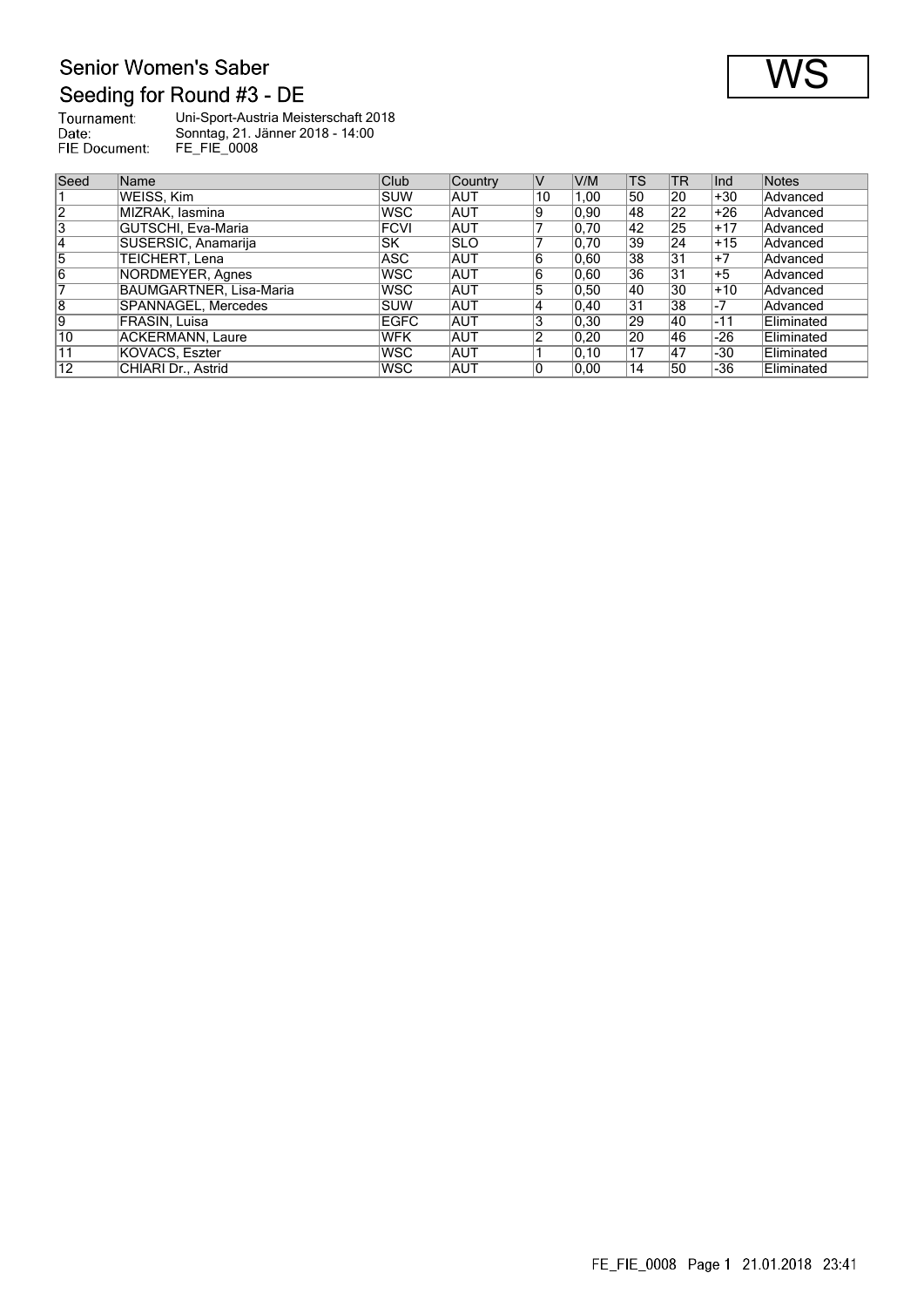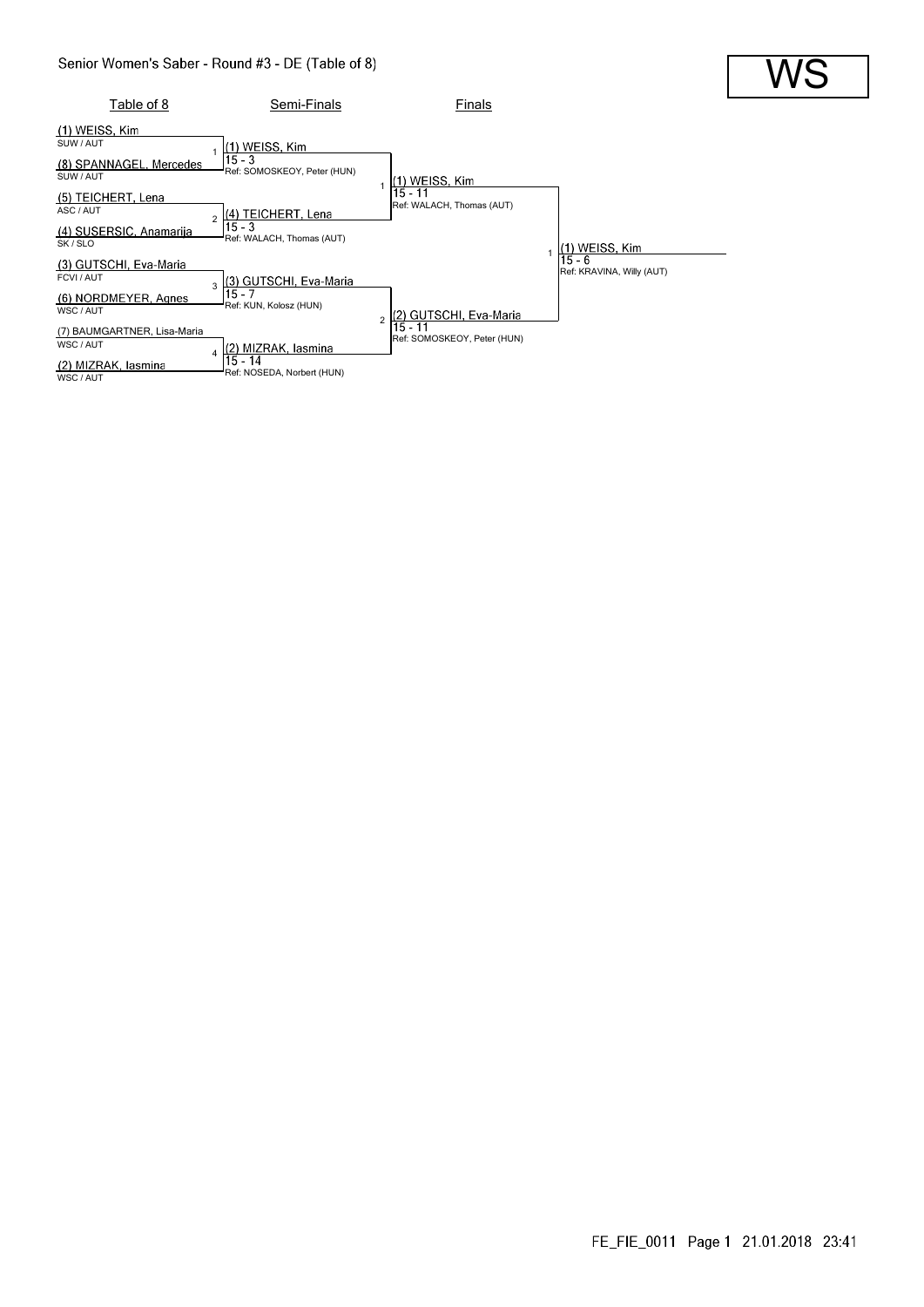# Senior Women's Saber **Final Ranking**

| Tournament:   | Uni-Sport-Austria Meisterschaft 2018 |
|---------------|--------------------------------------|
| Date:         | Sonntag, 21. Jänner 2018 - 14:00     |
| FIE Document: | FE FIE 0012                          |
|               |                                      |

| Place           | Name                    | Country     | Birthdate   |
|-----------------|-------------------------|-------------|-------------|
|                 | WEISS, Kim              | IAUT        | 08.09.1991  |
| $\overline{2}$  | GUTSCHI, Eva-Maria      | <b>AUT</b>  | 109.09.2000 |
| 3T              | MIZRAK, lasmina         | <b>AUT</b>  | 20.07.2000  |
| 3T              | TEICHERT. Lena          | <b>AUT</b>  | 23.04.2000  |
| 5               | SUSERSIC, Anamarija     | <b>ISLO</b> | 11.07.1994  |
| 6               | NORDMEYER, Agnes        | <b>AUT</b>  | 02.06.1983  |
|                 | BAUMGARTNER, Lisa-Maria | IAUT        | 19.03.1999  |
| 8               | SPANNAGEL, Mercedes     | <b>AUT</b>  | 12.09.1995  |
| 9               | FRASIN, Luisa           | <b>AUT</b>  | 22.04.2003  |
| $\overline{10}$ | ACKERMANN, Laure        | IAUT        | 18.01.1985  |
| $\overline{1}1$ | KOVACS, Eszter          | <b>AUT</b>  | 31.01.1979  |
| 12              | CHIARI Dr., Astrid      | ∣AUT        | 08.08.1965  |